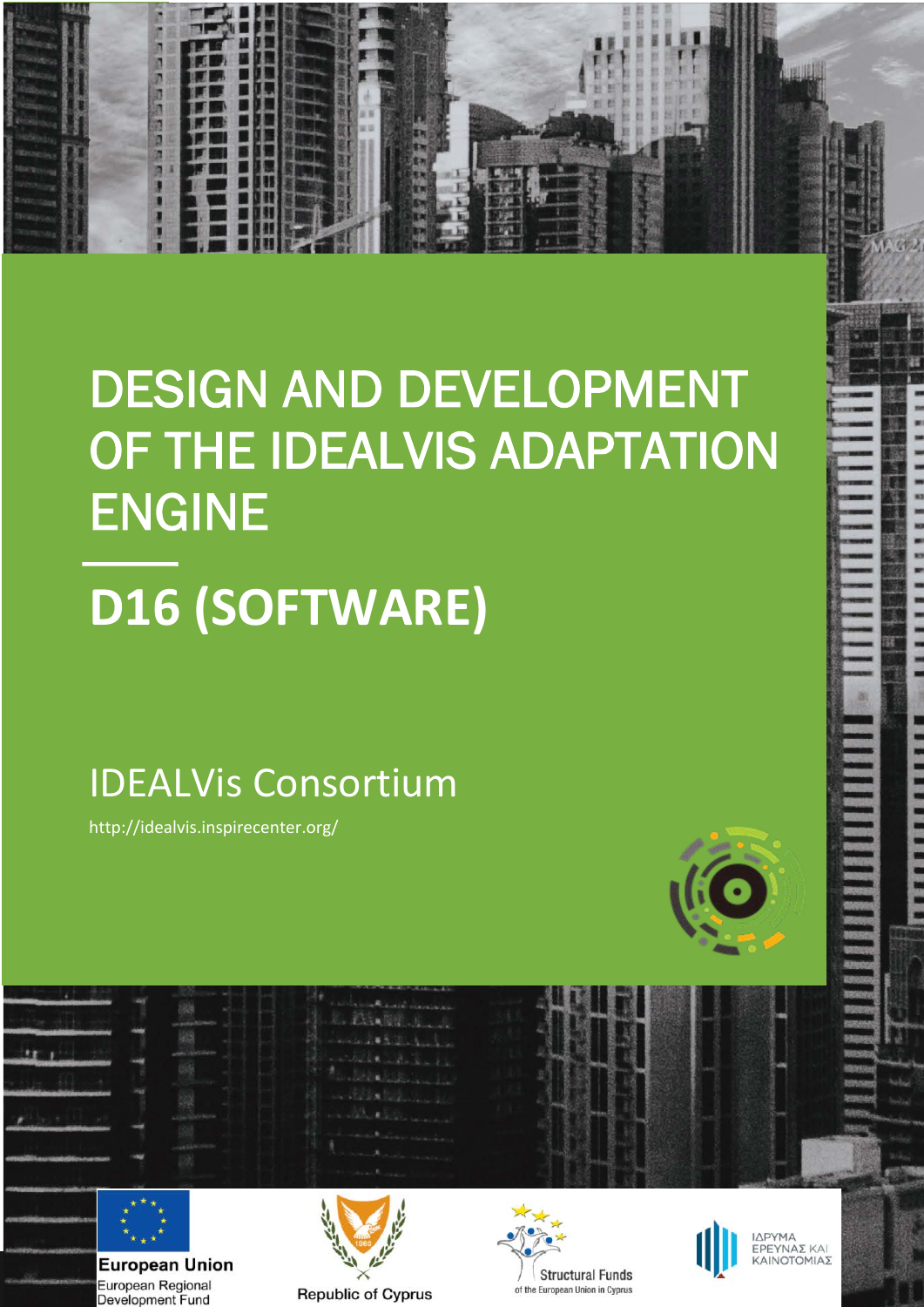### Executive Summary

This deliverable demonstrates the architecture of the IDEALVis adaptation engine, which is the core component of the IDEALVis framework, recommending and generating the visualization engine instructions for best fit data visualizations. This engine incorporates the adaptation rules/mapping rules which were extracted/generated by analyzing the impact of human factors on data visualization types and different data visualization elements. Such rules contain the logic that dictates: (i) which is the best fit data visualization in terms of type (e.g., bar- or line-chart); and (ii) which visual elements should be altered/enabled on that data visualization, according to the user's user model and the underlying analysis task being performed. This deliverable summarizes the main operations of the adaptation engine, presenting its architecture using appropriate diagrams and illustrations, helping the reader grasp the different inputs that the engine receives, as well as the resulting processed outputs it generates. Additionally, this deliverable highlights some of the design decisions taken when developing the adaptation engine.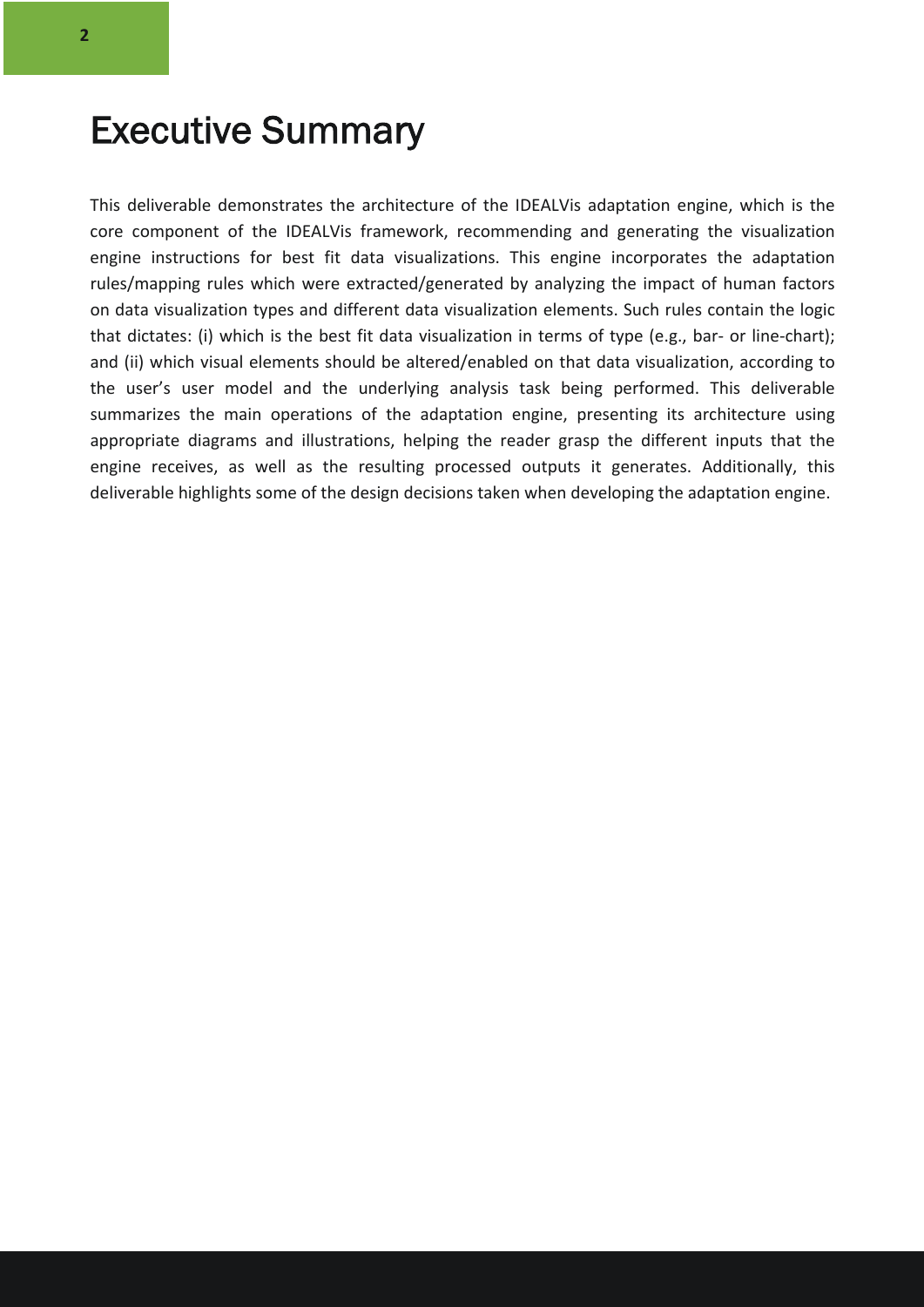### **Table of Contents**

| 1              |     |  |  |  |  |  |  |  |
|----------------|-----|--|--|--|--|--|--|--|
| $\overline{2}$ |     |  |  |  |  |  |  |  |
|                | 2.1 |  |  |  |  |  |  |  |
|                | 2.2 |  |  |  |  |  |  |  |
|                | 2.3 |  |  |  |  |  |  |  |
| 3              |     |  |  |  |  |  |  |  |
|                | 3.1 |  |  |  |  |  |  |  |
|                | 3.2 |  |  |  |  |  |  |  |
|                | 3.3 |  |  |  |  |  |  |  |
| 4              |     |  |  |  |  |  |  |  |
| 5.             |     |  |  |  |  |  |  |  |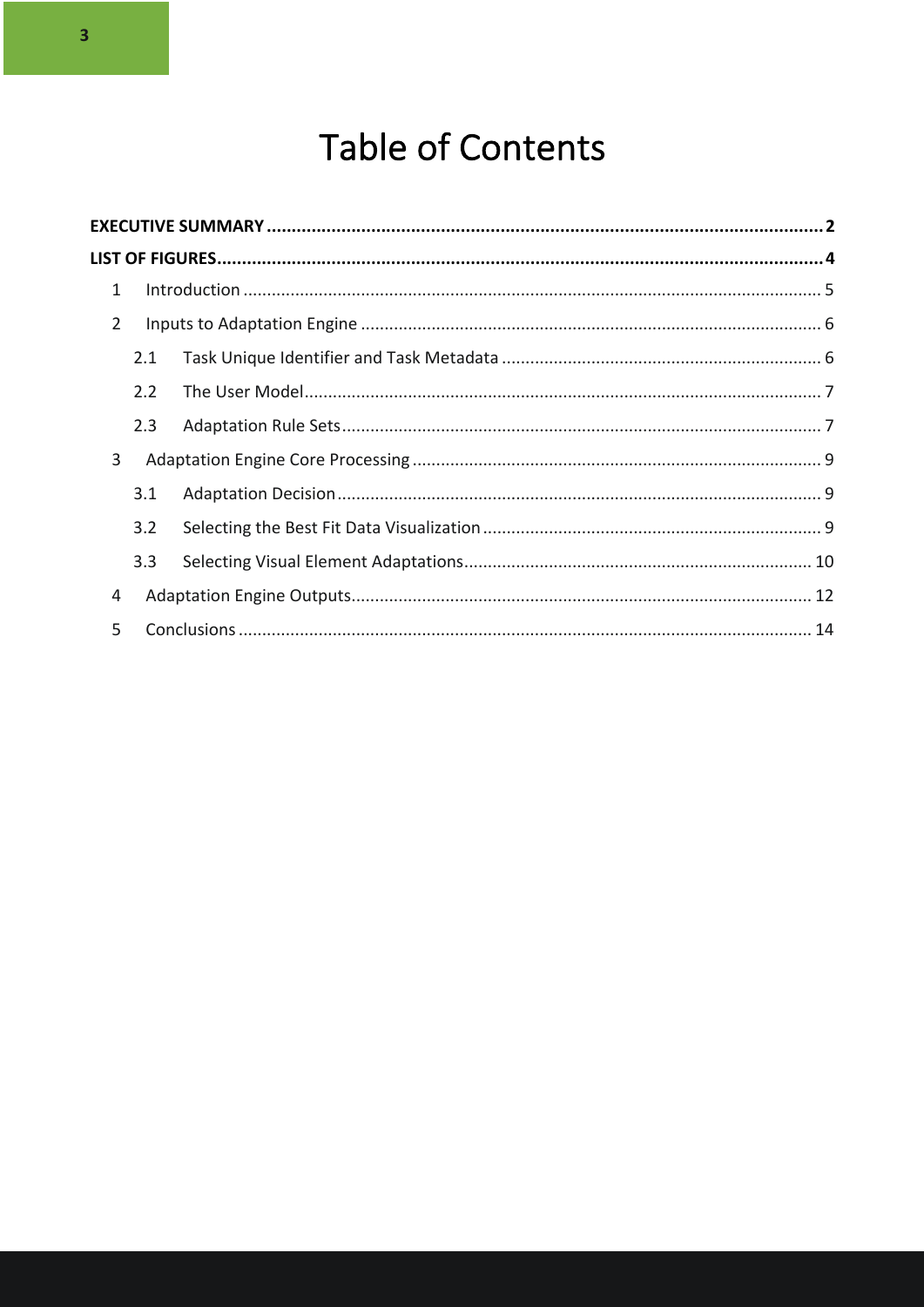### List of Figures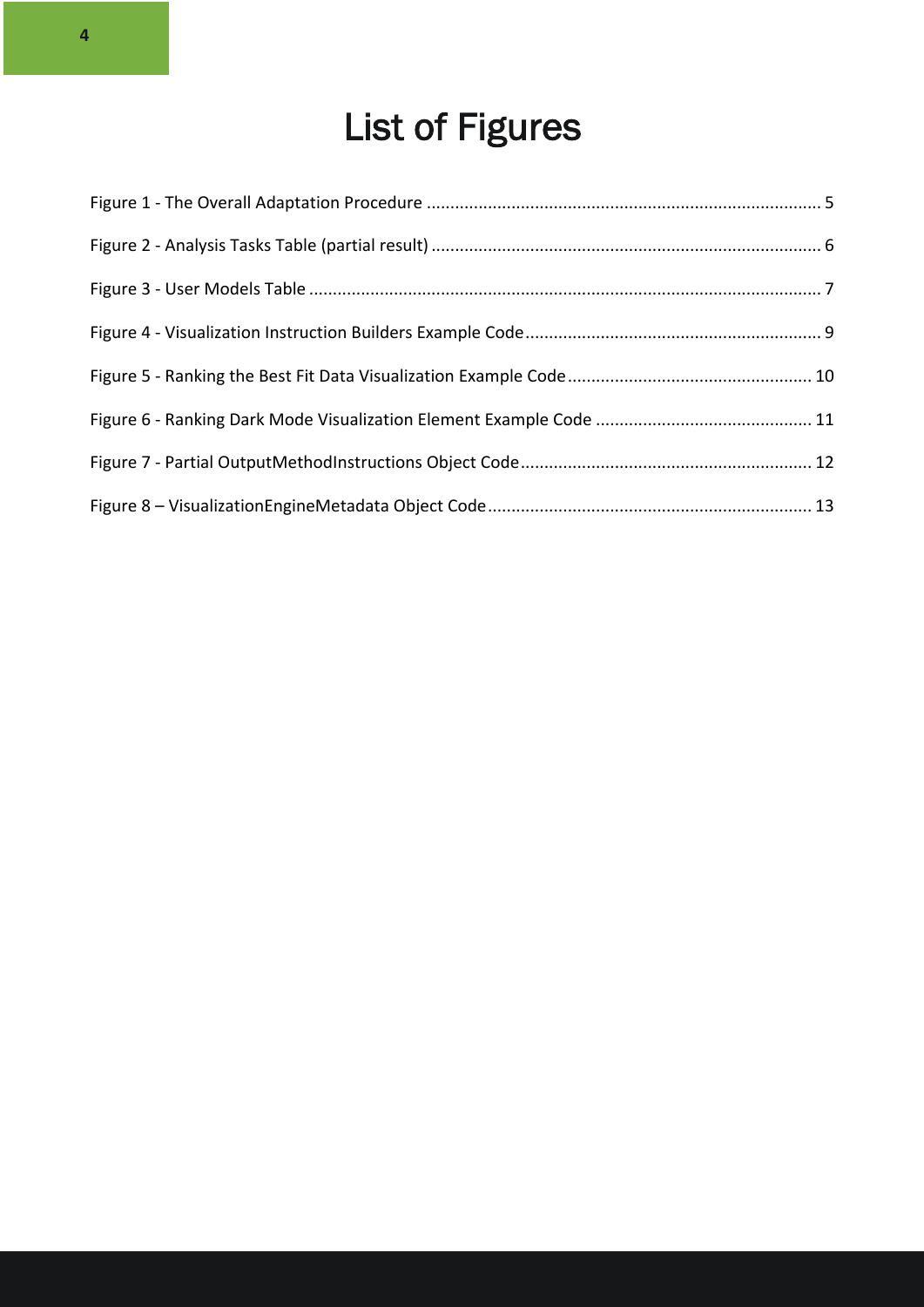### 1 Introduction

This deliverable is structured according to the execution flow of the adaptation procedure, illustrated in Figure 1. More specifically, the deliverable is structured into three sections, each one discussing the major steps of the adaptation engine execution. The three adaptation steps include the different inputs taken by the adaptation engine, the processing performed on these inputs and finally the adaptation engine's processed outputs. It must be noted that the diagram in Figure 1 summarizes the main processing steps and does not reflect the exact structure of the code (i.e., in terms of class composition/communication) or the exact component naming as it is found in code. For instance, the communication between two components in the diagram, in reality might be coded so that the two components use multiple other intermediate structures in order achieve communication. This deviation from the exact structure is essential for illustrating the flow of key information so each separate key component can be easily described in isolation.



*Figure 1 - The Overall Adaptation Procedure*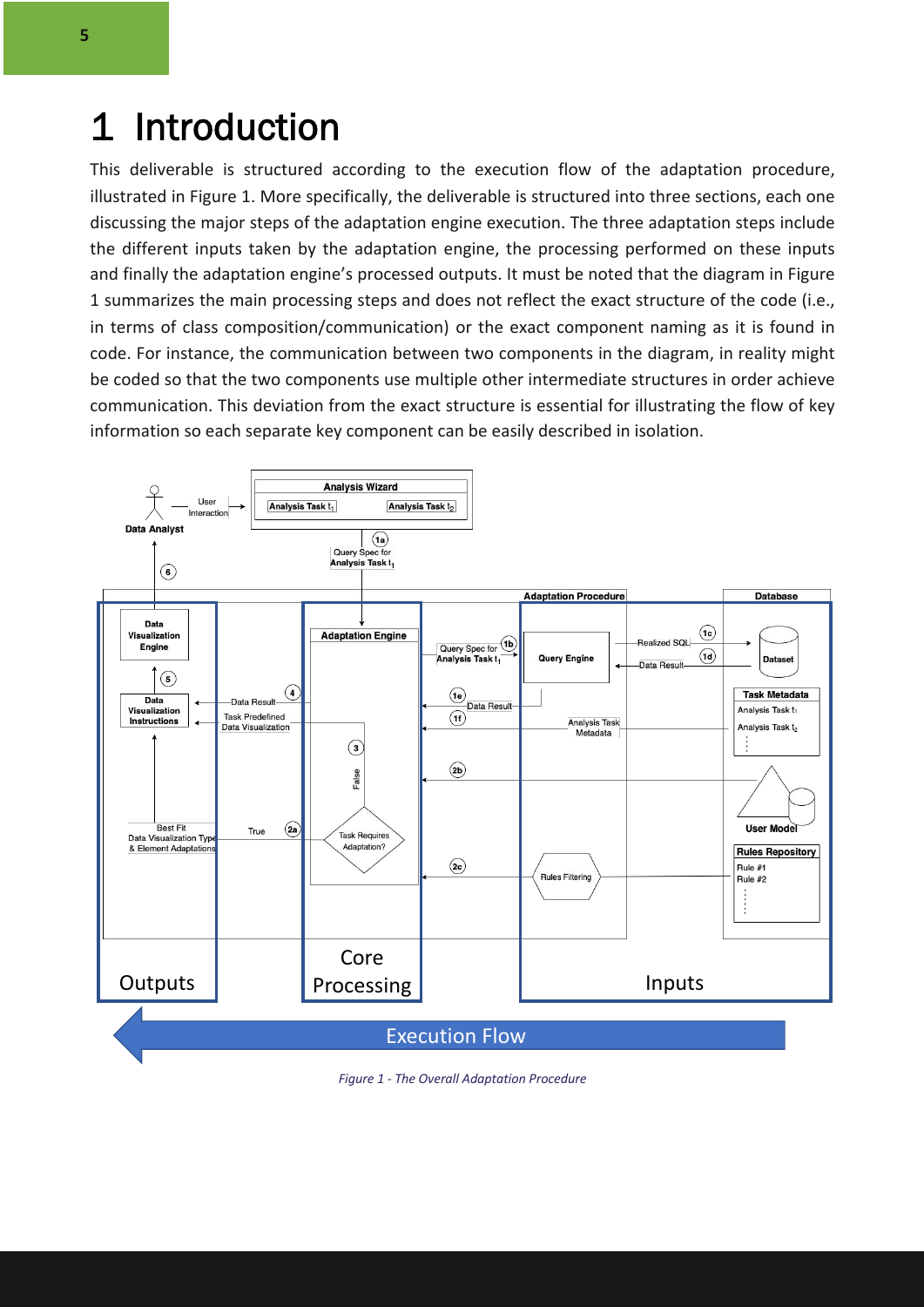### 2 Inputs to Adaptation Engine

The key inputs to the adaptation engine are the unique analysis task identifier that the user is performing at the current moment (i.e., the current task), the current task's metadata, the user's model and two sets of adaptation rules. The Query Engine process that provides the data presented in Figure 1 (point 1e) is not described as the adaptation engine is used as a passthrough of the data to the visualization engine (i.e., no specific processing is done on the data). Below we further describe each of the inputs and also present each input as it is stored in the database i.e., using data tables from the platform's database.

#### *2.1 Task Unique Identifier and Task Metadata*

The table presented in Figure 2 illustrates a set of analysis tasks and their metadata as they are stored in the IDEALVis database (only essential table attributes shown). When a user is addressing an analysis task via the Analysis Wizard interface the system is aware on which task the user is working on. Moreover, each task has a unique identifier *Id* which helps the adaptation engine retrieve or query the metadata for the current task a user is performing.

| <b>Id</b> | Name              | Question                                                  | Recommended Visualization Type | Output Method Type | Is Time Series | IsUnidimensional | Task Type   |  |
|-----------|-------------------|-----------------------------------------------------------|--------------------------------|--------------------|----------------|------------------|-------------|--|
| 5061      | T <sub>0</sub> 1P | Identify the month with the highest sales during 20       | 2                              | <b>NULL</b>        |                |                  | <b>COMP</b> |  |
| 5062      | T <sub>02</sub> P | Identity the third (3) best selling outlet type in 2020   | $\overline{2}$                 | <b>NULL</b>        | 0              |                  | <b>RV</b>   |  |
| 5063      | T03P              | Identify if plastic or glass bottle is the third (3) best | 2                              | <b>NULL</b>        | 0              |                  | <b>RV</b>   |  |
| 5065      | T04P              | Identify if the glass bottles pack type is growing in     | 2                              | <b>NULL</b>        |                |                  | COMP        |  |
| 5066      | T <sub>05</sub> P | Identify if the diet soft drinks sales are growing duri   | 2                              | <b>NULL</b>        |                |                  | COMP        |  |
| 5067      | T06P              | Identify if the sales of the product "IdealCola .33ltr    | $\overline{2}$                 | <b>NULL</b>        |                | <b>COMP</b>      |             |  |
| 5068      | T07P              | Identify the volume of sales for Famagusta area d         | 2                              | <b>NULL</b>        | 0              |                  | <b>RV</b>   |  |
| 5069      | T08P              | Identify the key competitor of brand Crush during         | 2                              | <b>NULL</b>        | 0              |                  | <b>COMP</b> |  |
| 5070      | T01NP             | Identify the month with the highest sales during 20       | $\mathbf{0}$                   | 3                  | 0              | 0                |             |  |
| 5071      | T02NP             | Identify the 3 top brands with the highest sales in       | $\bf{0}$                       |                    | 0              | 0                |             |  |
| 5072      | T03NP             | Identity the second (2) best selling area in 2021 fo      | O                              |                    | $\mathbf{0}$   | 0                |             |  |
| 5073      | T04NP             | Identify if your brand IdealCola is growing during th     | $\bf{0}$                       |                    | 0              |                  |             |  |
| 5074      | T05NP             | Identify if the sales of IdealCola in Limassol are gro    | $\bf{0}$                       |                    | 0              | 0                |             |  |
| 5075      | T06NP             | Identify if the sales of the Soft Drinks category are     | $\mathbf{0}$                   | 9                  | 0              | 0                |             |  |
| 5077      | T07NP             | Identify the volume of sales for Bakery outlet type       | $\bf{0}$                       | 9                  | 0              | 0                |             |  |
| 5078      | T08NP             | Identify the key competitor of brand LegendarySo          | $\mathbf{0}$                   | $\mathbf{0}$       | 0              | 0                |             |  |
| 5079      | <b>T09NP</b>      | Identify which outlet type you will target to launch      | $\mathbf{0}$                   |                    | 0              | 0                |             |  |

*Figure 2 - Analysis Tasks Table (partial result)*

The key metadata required by the adaptation engine include the following attributes, which are part of the table in Figure 2:

- **RecommendedVisualizationType:** This attribute can hold one of the following coded values: 0 representing that for the current task there is a preselected data visualization; 1 representing that the task allows the user to select their own data visualization for the task; and 2 representing that the task requires a system recommended/adapted data visualization to be generated. Values 0 and 1 signify that the adaptation engine will not be activated.
- **OutputMethodType:** This attribute represents an enumeration that supports specific data visualization types. For example, when a task has a preselected visualization, this field receives the type of data visualization that should be returned by the system for that task. When the task has a value of 2 in the RecommendedVisualizationType attribute (i.e., task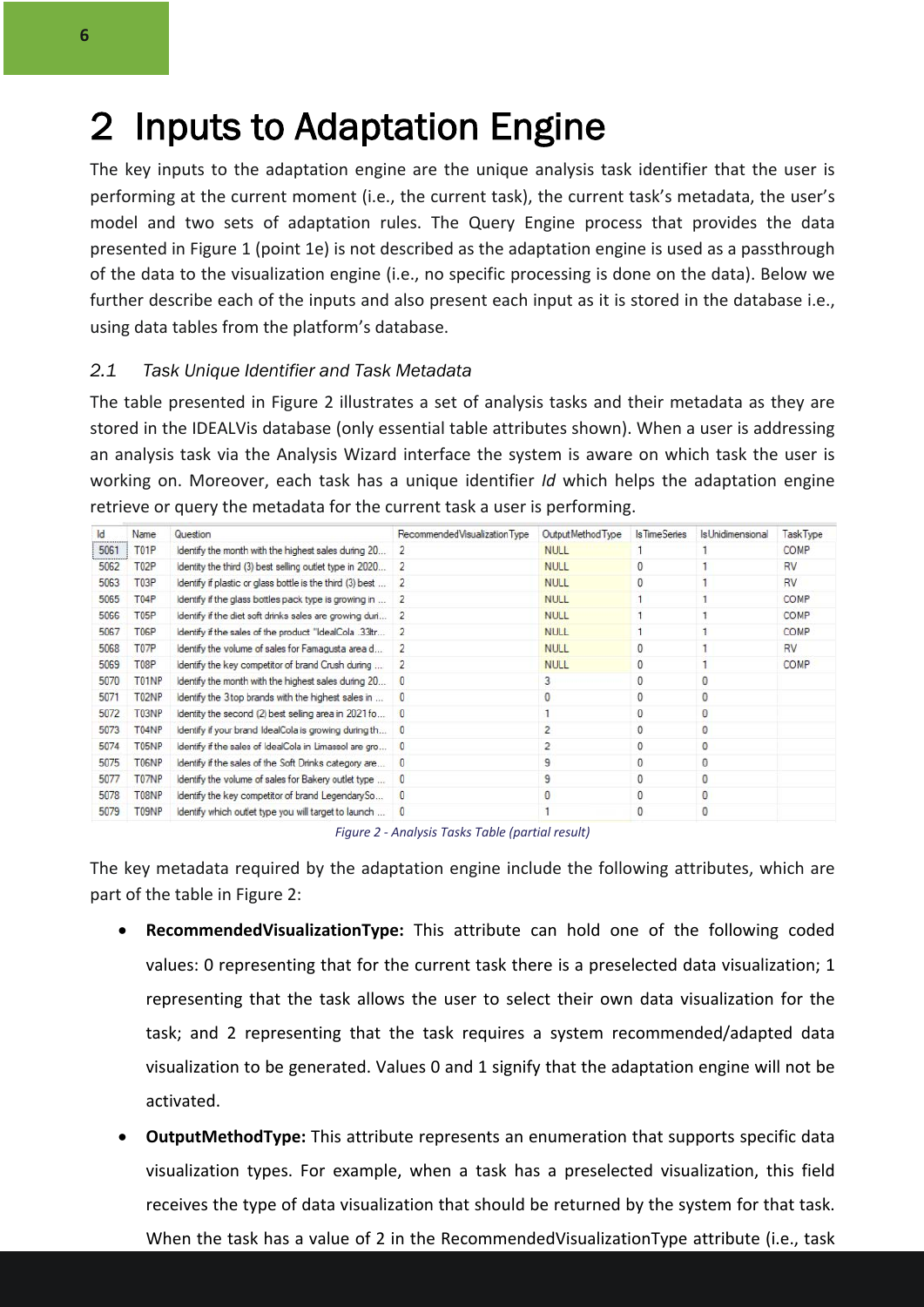requires a system recommended data visualization) the OutputMethodType value is NULL meaning that the data visualization to be used is not known prior to running the analysis, since the adaptation engine will decide on which is the data visualization to be used for the task based on the user's user model.

- **IsTimeSeries:** Defines if the data of the task are time series data. This is used for later filtering appropriate adaptation rules regarding time series data.
- **IsUnidimensional:** Defines if the data of the task have a single or multiple dimensions. This is used for later filtering appropriate adaptation rules based on the complexity of the task's data.
- **TaskType:** Defines the task's type (i.e., Simple Comparison or COMP). This is used for later filtering appropriate adaptation rules based on the task's type.

**NOTE:** tasks that have a predefined OutputMethodType do not have values in the last three metadata fields (i.e., IsTimeSeries, IsUnidimensional and TaskType), since those metadata are only required by the adaptation engine for tasks that actually require adaptation.

#### *2.2 The User Model*

The table presented in Figure 3 illustrates a set of example user models as they are stored in the IDEALVis database (only some table attributes shown due to the large number of attributes being held by the UserModels table). When a user is addressing an analysis task that requires an adapted data visualization, the adaptation engine will fetch the corresponding row from the UserModels table representing the user's user model.

| Email                                      |  |        |        |        | FirstName LastName COALevelThreshold CognitiveReappraisalThresholdGroups DMLevelThreshold DecisionMakingAvoidantThresholdGroups DecisionMakingDependentThresholdGroups DecisionMakingDependentThresholdGroups DecisionMakingDe |        |
|--------------------------------------------|--|--------|--------|--------|--------------------------------------------------------------------------------------------------------------------------------------------------------------------------------------------------------------------------------|--------|
| user@example1.com Example User 1 Very High |  |        | Normal | Medium | High                                                                                                                                                                                                                           | High   |
| user@example2.com Example User 2 Very High |  | Medium |        | Medium | High                                                                                                                                                                                                                           | Medium |
|                                            |  |        |        |        |                                                                                                                                                                                                                                |        |

*Figure 3 - User Models Table*

#### *2.3 Adaptation Rule Sets*

The adaptation rules are divided into two sets: (i) the *visualization type* adaptation rules; and (ii) the *visual element* adaptation rules. The visualization type adaptation rules are the ones that decided which is the best fit data visualization type to be used for the current task and they are the first ones that are processed by the adaptation engine. These rules are filtered according to (i) the user's user model and (ii) the current task's metadata (i.e., TaskType, IsTimeSeries, IsUnidimensional). Similarly, the *visual element* adaptation rules are used to guide the decision of which visual elements are to be altered/enabled on the data visualization type that was selected in the previous step. These rules are filtered according to: (i) the element of interest (i.e., the visual element the adaptation engine is currently trying to evaluate for the current situation e.g., DARK MODE); (ii) the user's user model; and (iii) the best fit data visualization's type (e.g., Bar).

The rules are stored in a fuzzy rule-based classification form, which considered the outcomes of the analysis presented in D11. This representation serves two purposes: (i) to facilitate efficient execution of the rules; and (ii) to improve the explainability of the inference process carried out by the system.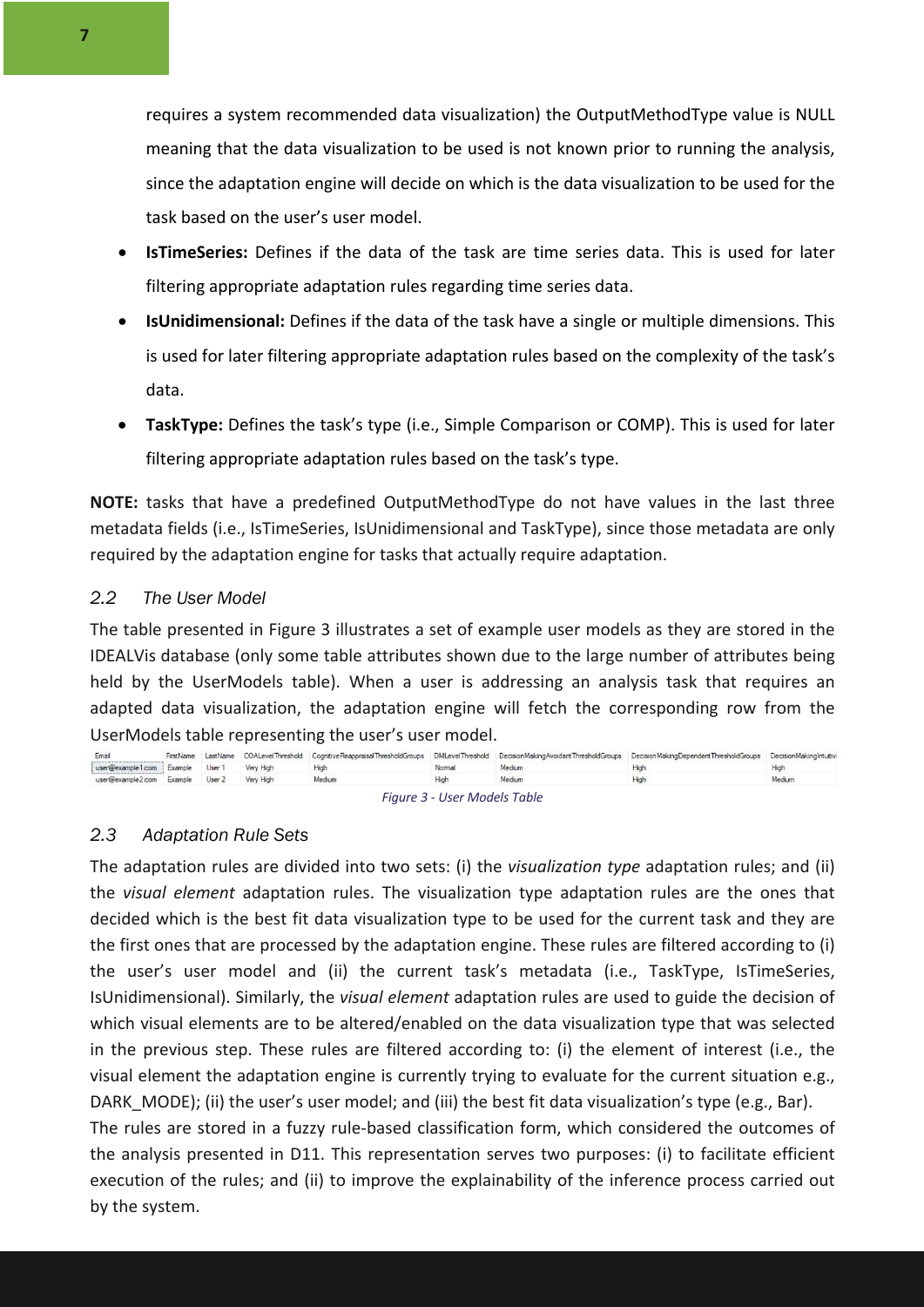A simplified example of a rule is presented below:

IF {TaskType="Comparison" and WorkingMemory="High"} THEN visualization type={Column=0.96, Bar=0.04"}

The rule is interpreted as follows: if the active task is of comparison type (e.g., compare the sales of two different periods) and the current user has high working memory, then "vote" for the column visualization type with 96% and for the bar visualization type with 4%. As it will be described in the next Section, the ensemble of all rules, considering all aspects of the user model, yields the final result, i.e., the visualization type with the highest weighted vote.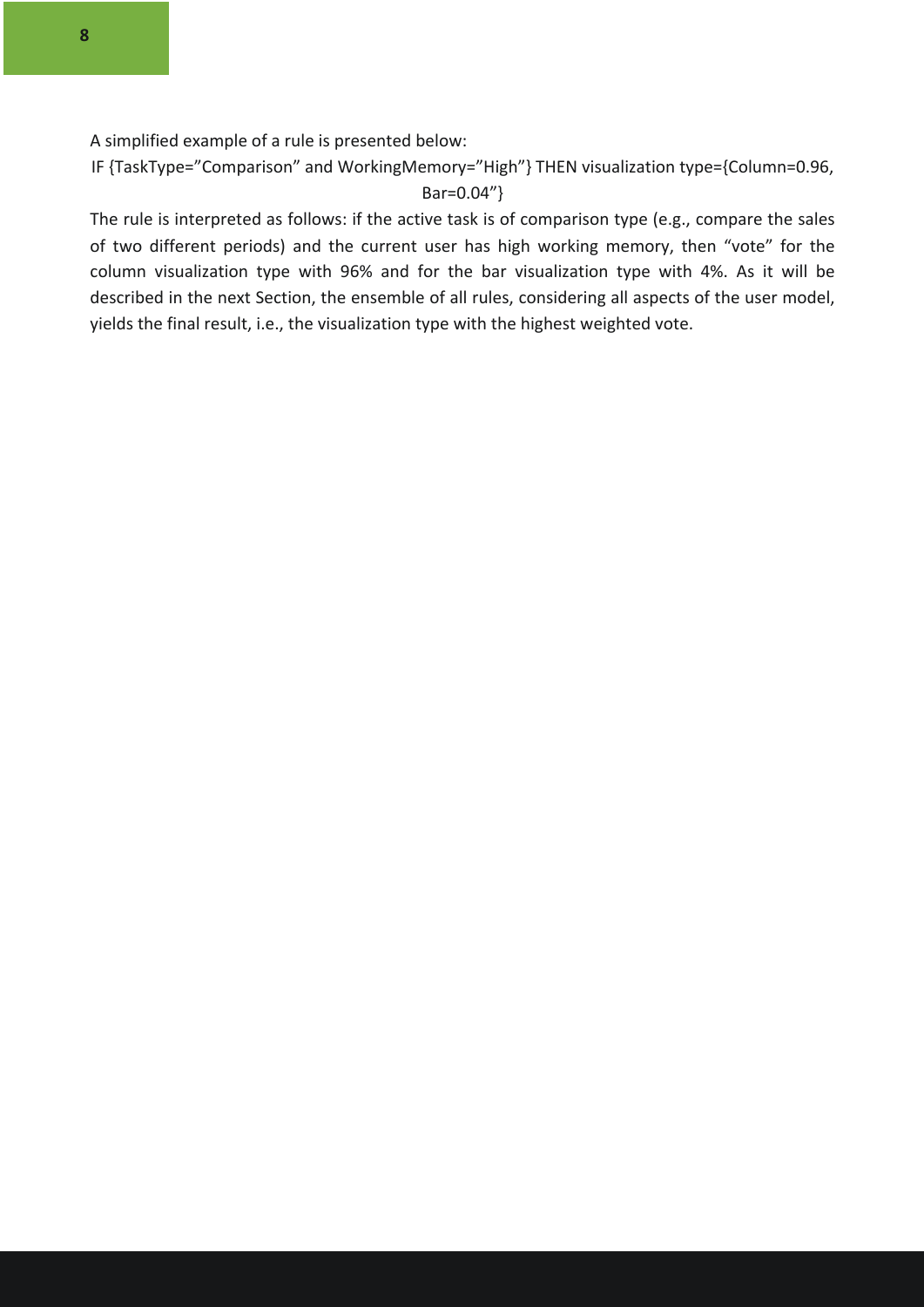### 3 Adaptation Engine Core Processing

With the adaptation engine inputs discussed in the previous section, this section breaks down the inner processing, or the core processing and steps taken by the adaptation engine. The overall goal of the adaptation engine is to essentially process all its inputs and transform them in data visualization instructions, which the data visualization engine can parse for rendering the best fit data visualization. The inner working and processes of the adaptation engine are broken down in sequential steps in the next sub-sections.

#### *3.1 Adaptation Decision*

Initially the adaptation engine retrieves the current task's (i.e., the task which the user is working on) metadata. According to the task's metadata (described in the previous section), the adaptation engine will either initiate adaptation or terminate. In the case of termination, it will offer either the preselected data visualization (as defined by the task's metadata) or the userselected data visualization. For instance, the code segment presented in Figure 4 illustrates how the adaptation engine being implements one of the visualization types output. Essentially, during the final step of the analysis the data generated from the user's query is being added to an OutputMethodInstructions object, which is used by the visualization engine to render the analysis data visualization output. Depending on the selected/preselected data visualization type a specific builder of output method instructions is called. When a specific analysis task requires adaptation, the system directly executes the SystemRecomended OutputMethodType (i.e., last switch case in the code) which is the core of the adaptation engine. The code executed essentially takes the analysis data and in two distinct steps it packs the data inside the adapted data visualization instructions or OutputMethodInstructions that will be used by the visualization engine to render the analysis adapted data visualization. In the next sub-sections, we provide information about the two distinct steps of the adaptation engine (seen in Figure 4) which are the GnerateSystemRecommendedChart procedure and the AdaptOutputElements procedure. The first procedure decides which is the best type of data visualization for the current task and user, and the second decides which are the visual elements to be altered/enabled on the selected best fit data visualization.



*Figure 4 - Visualization Instruction Builders Example Code*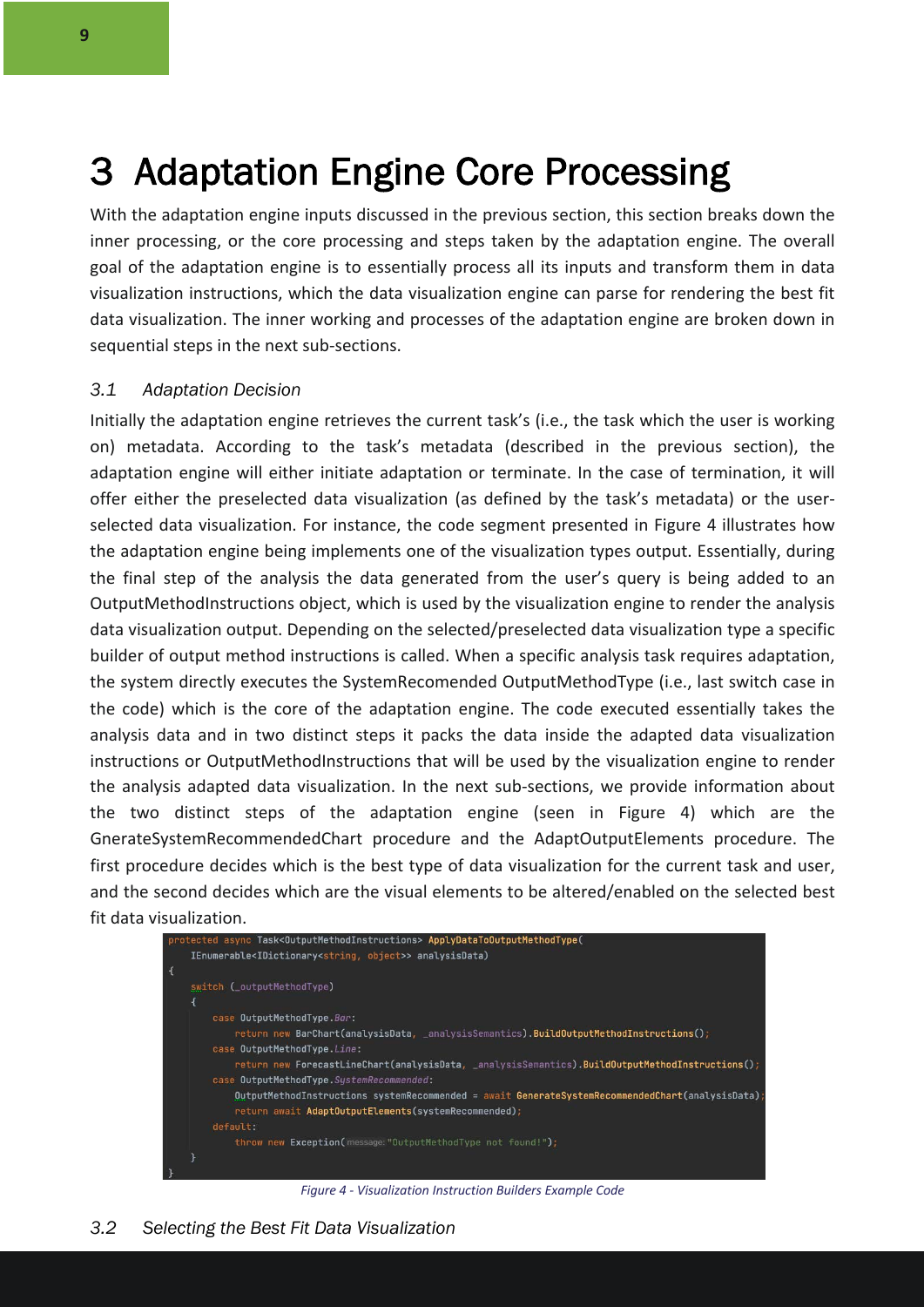Initially, for selecting the best type data visualization the adaptation engine filters down the visualization type rules using the participants user model and the analysis task's metadata as described in Section 2.3. Each row in the filtered rules dataset represents a single rule. Moreover, each of the resulting rules contains a set of data visualization rankings. Those rankings are represented by the following visualization type adaptation rules table attributes (Bar, Radar, Column, Line, Pie, and Table). Essentially, each rule represents a condition that applies to the current user and analysis task they are currently addressing. Since the user model contains multiple dimensions for each user, the set of resulting rules after the adaptation engine filters the rules, may have as many rules as the number of user model dimensions. For that reason, rule scores for each data visualization type are aggregated in an ensemble manner, and the winner data visualization is selected as seen in the example code of Figure 5. Finally, based on the winner data visualization type the appropriate OutputMethodInstructions builder is called. The data visualization instructions built in this phase contain the default/not-altered visual elements for the winner/best fit data visualization type. Therefore, the process described in the next section takes those resulting instructions from this process and enhances them with instructions regarding the appropriate visual element that should be enabled on the best fit data visualization.

| $scores[OutputMethodType.Bar] = selectedRules.Sum(r:CharTypeAdaptationRule => r.Bar);$                                                                                                                                            |
|-----------------------------------------------------------------------------------------------------------------------------------------------------------------------------------------------------------------------------------|
| scores[OutputMethodType.Column] = selectedRules.Sum(r:ChartTypeAdaptationRule => r.Column);                                                                                                                                       |
| $score[OutputMethodType.Radar] = selectedRules.Sum(r:\text{CharTypeAdaptationRule} = > r.Radar);$                                                                                                                                 |
| $score[OutputMethodTypeu, Line] = selectedRules, Sum(r:CharTypeAdaptationRule => r, Line);$                                                                                                                                       |
| $scores[OutputMethodType.Pie] = selectedRules.Sum(r:CharTypeAdaptationRule => r.Pie);$                                                                                                                                            |
| scores[OutputMethodType.Table] = selectedRules.Sum(r:ChartTypeAdaptationRule => r.Table);                                                                                                                                         |
|                                                                                                                                                                                                                                   |
| OutputMethodType winnerOutputType = scores.Aggregate((1:KeyValuePair <outputmethodtype,float>, r:KeyValuePair<outputmethodtype,float>) =&gt; 1.Value &gt; r.Value ? l : r).Key;</outputmethodtype,float></outputmethodtype,float> |
|                                                                                                                                                                                                                                   |
| switch (winnerOutputType)                                                                                                                                                                                                         |
|                                                                                                                                                                                                                                   |
| case OutputMethodType.Bar:                                                                                                                                                                                                        |
| return new BarChart(analysisData, _analysisSemantics).BuildOutputMethodInstructions();                                                                                                                                            |
| case OutputMethodType.Line:                                                                                                                                                                                                       |
| return new LineChart(analysisData, _analysisSemantics).BuildOutputMethodInstructions();                                                                                                                                           |
| case OutputMethodType.Pie:                                                                                                                                                                                                        |
| return new PieChart(analysisData, analysisSemantics).BuildOutputMethodInstructions();                                                                                                                                             |
| case OutputMethodType.Radar:                                                                                                                                                                                                      |
| return new RadarChart(analysisData, _analysisSemantics).BuildOutputMethodInstructions();                                                                                                                                          |
| case OutputMethodType.Column:                                                                                                                                                                                                     |
| return new ColumnChart(analysisData, _analysisSemantics).BuildOutputMethodInstructions();                                                                                                                                         |
| case OutputMethodType. Table:                                                                                                                                                                                                     |
| return new Tabular(analysisData, _analysisSemantics).BuildOutputMethodInstructions();                                                                                                                                             |
|                                                                                                                                                                                                                                   |

*Figure 5 - Ranking the Best Fit Data Visualization Example Code*

#### *3.3 Selecting Visual Element Adaptations*

The next step taken by the analysis engine is the selection of visual element alterations that are to be enabled on the best fit data visualization. In this step, we only describe the process performed for a single visual element as the process is very similar across all elements. Initially, for selecting if a visual element alteration is to take place on the best fit data visualization, the adaptation engine filters down the visualization elements rules using the participants user model, the visual element of interest (e.g., DARK\_MODE) and the best fit data visualization's type as described in Section 2.3. Similarly, to the visualization type, each of the resulting rules contains a pair of rankings that dictate if the element is to be enabled for the specific rule condition. Those rankings are represented by the enable/disable visualization element adaptation rules. Since the user model contains multiple dimensions for each user, the set of resulting rules after the adaptation engine filters the rules, may contain as many as the number of user model dimensions. For that reason, rule scores returned for each visual element are aggregated and the visual element is only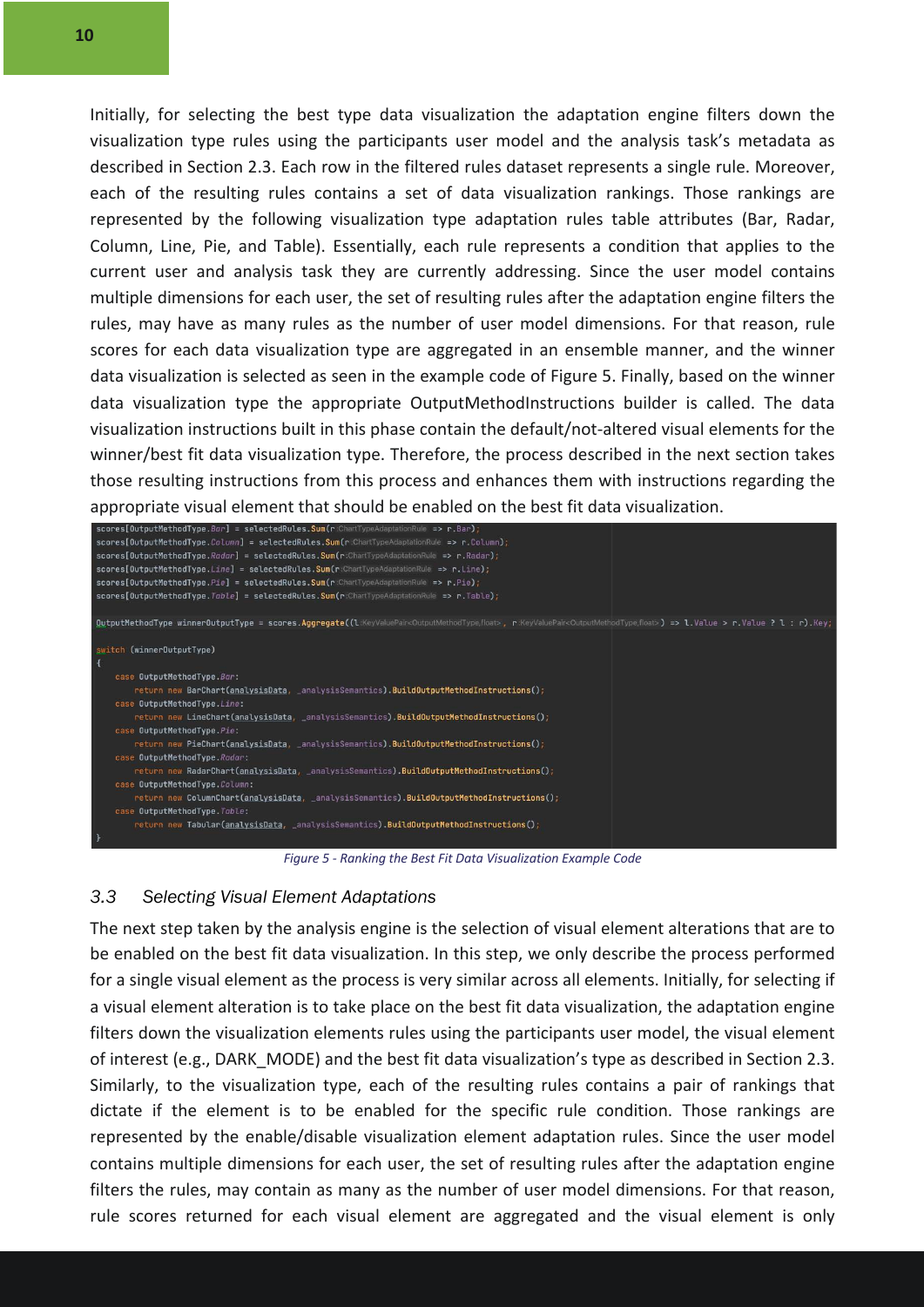enabled on the data visualization if the aggregated value for Enabled is greater than that of Disabled as see in Figure 6. Finally, once the decision has been taken on whether an element is to be enabled on the best fit data visualization, the OutputMethodInstructions object (i.e., instructions variable in Figure 6) is modified accordingly. Note that the OutputMethodInstructions object was passed to this procedure from the previous procedure where the adaptation engine ranked the best fit data visualization type. The described process is the same across all different visual elements, with the only difference being in the OutputMethodInstructions object properties that need to be modified for each individual visual element.



*Figure 6 - Ranking Dark Mode Visualization Element Example Code*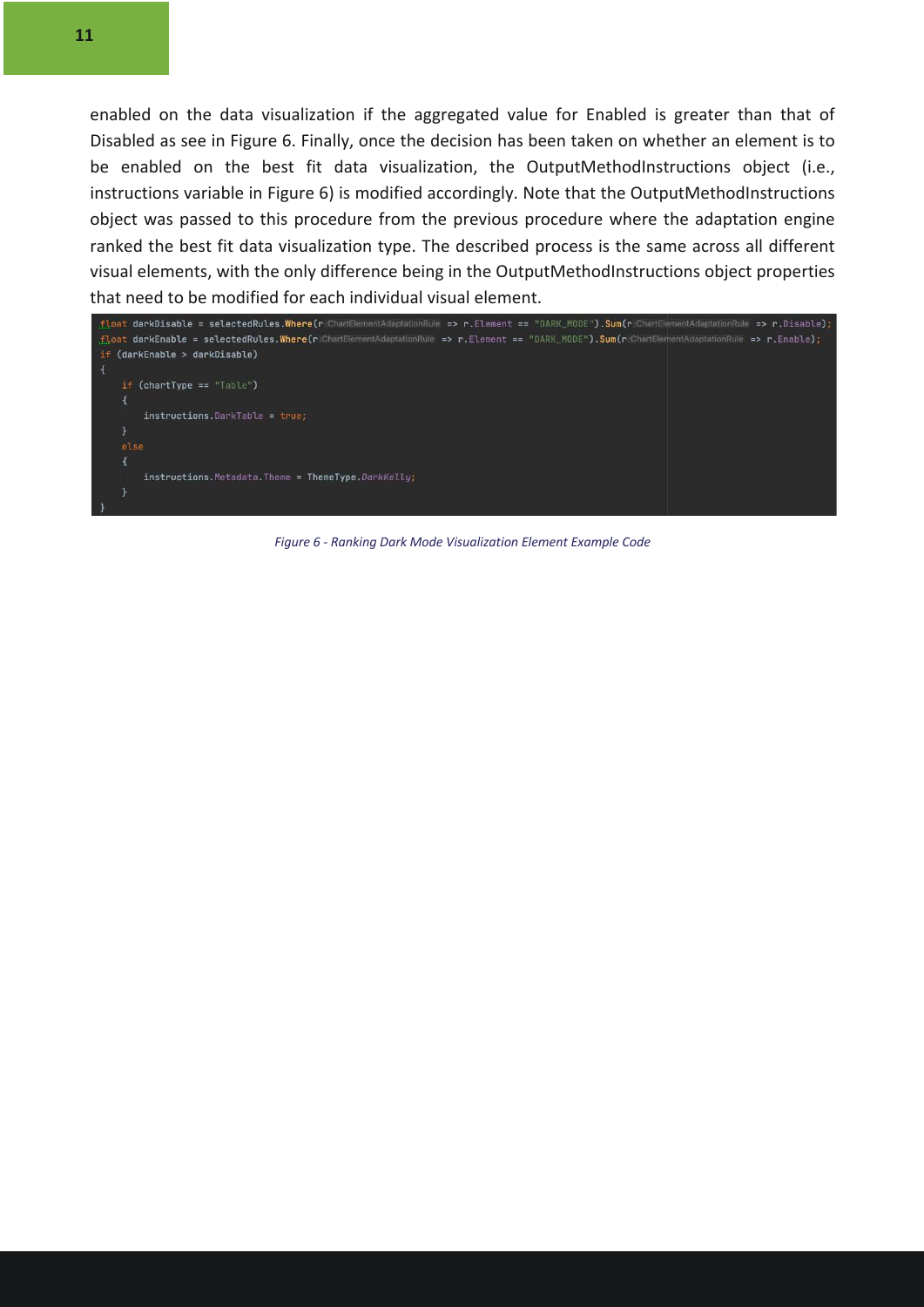### 4 Adaptation Engine Outputs

The previous sections have presented the adaptation engine's inputs and the processing performed on those inputs. Specifically in Section 3.2 we have presented how an OutputMethodInstructions object was created for the best fit data visualization. Furthermore, in Section 3.3 we have presented how a OutputMethodInstructions object was further modified to include visual element adaptations for the best fit data visualization. Essentially, this OutputMethodInstructions object is the final object returned by the adaptation engine. Moreover, this is the object used by the visualization engine to render the final best fit data visualization on the user's browser. In this section, we provide the structure and properties of the OutputMethodInstructions object and the VisualizationEngineMetadata object with appropriate code comments regarding some properties for further illustrating how the adaptation engine dictates to the visualization engine on what is to be rendered.



*Figure 7 - Partial OutputMethodInstructions Object Code*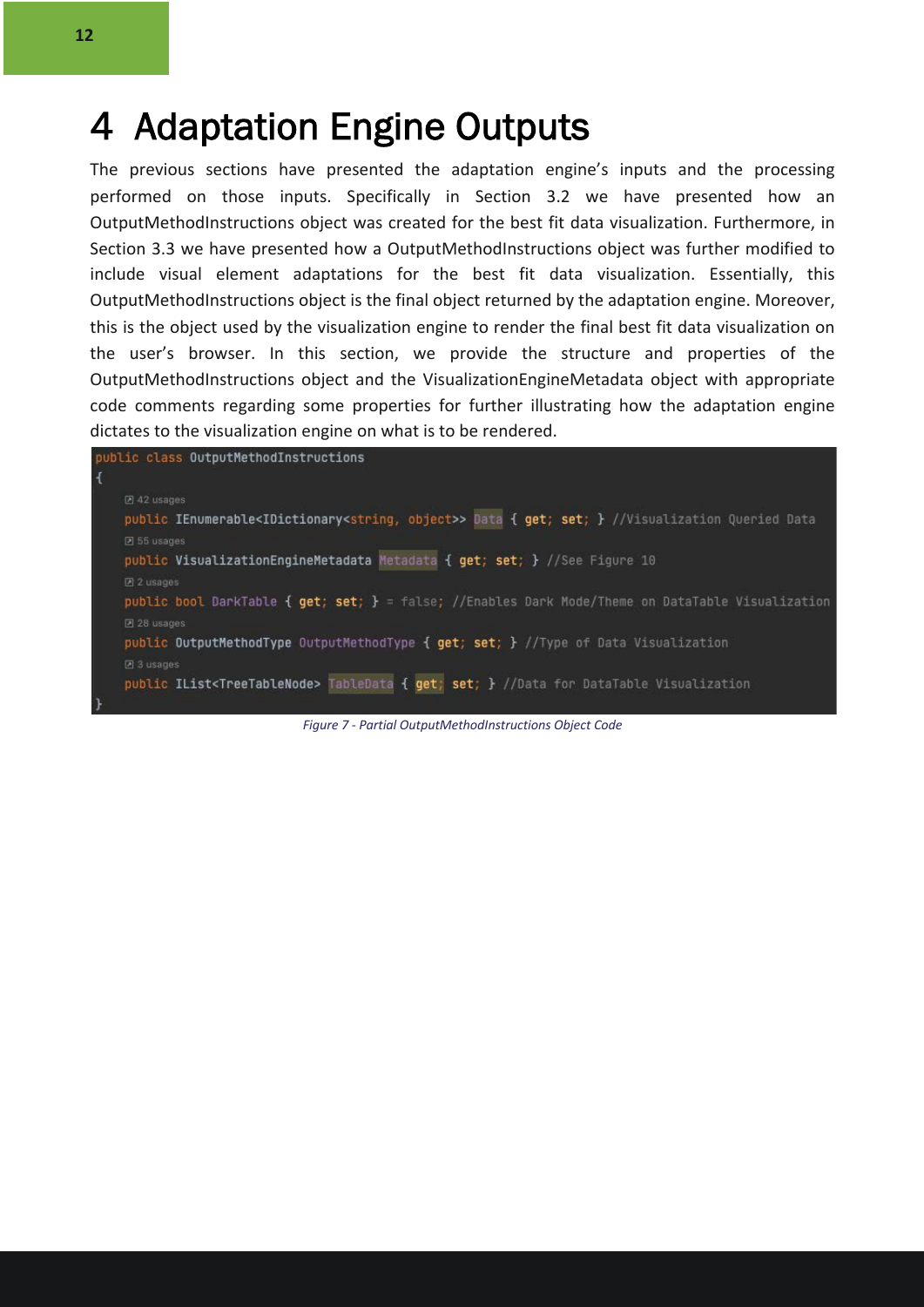```
Z 24 usages
public ChartType? ChartType { get; set; }
D 20 usages
public string[]? AxesTitles { get; set; }
图 22 usages
public AxisType[]? AxesTypes { get; set; }
2 21 usages
public string? CategoryKey { get; set; }
2 13 usages
public string? DateKey { get; set; }
24 usages
public string[]? SeriesKeys { get; set; }
团 22 usages
public string[]? SeriesNames { get; set; }
public string? ValueName { get; set; }
public string? DateFormat { get; set; }
21 Usage
public bool? ShowLegend { get; set; }
Z 19 usages
public bool? EnableXZoom { get; set; }
团 1 usage
public bool? EnableYZoom { get; set; }
Z 2 usages
public int? HierarchicalLevels { get; set; }
public string? LegendPosition { get; set; }
PT 1 usage
public ColorPaletteType ColorPalette { get; set; } = ColorPaletteType.Default;
PT 1 usage
public ThemeType Theme { get; set; } = ThemeType.Default;
回1 usage
public bool? ShowXGridLine { get; set; }
回1 usage
public bool? ShowYGridLine { get; set; }
public bool? ShowDataLabel { get; set; }
Z 3 usages
public bool? AutoHeightWidth { get; set; }
Z 3 usages
public int? CellSizeForAutoHeightWidth { get; set; }
因3 usages
public bool? BarWidthPercent { get; set; }
図 5 usages
public int? BarWidth { get; set; }
Z 2 usages
public int? LineWidth { get; set; }
```
*Figure 8 – VisualizationEngineMetadata Object Code*

Î